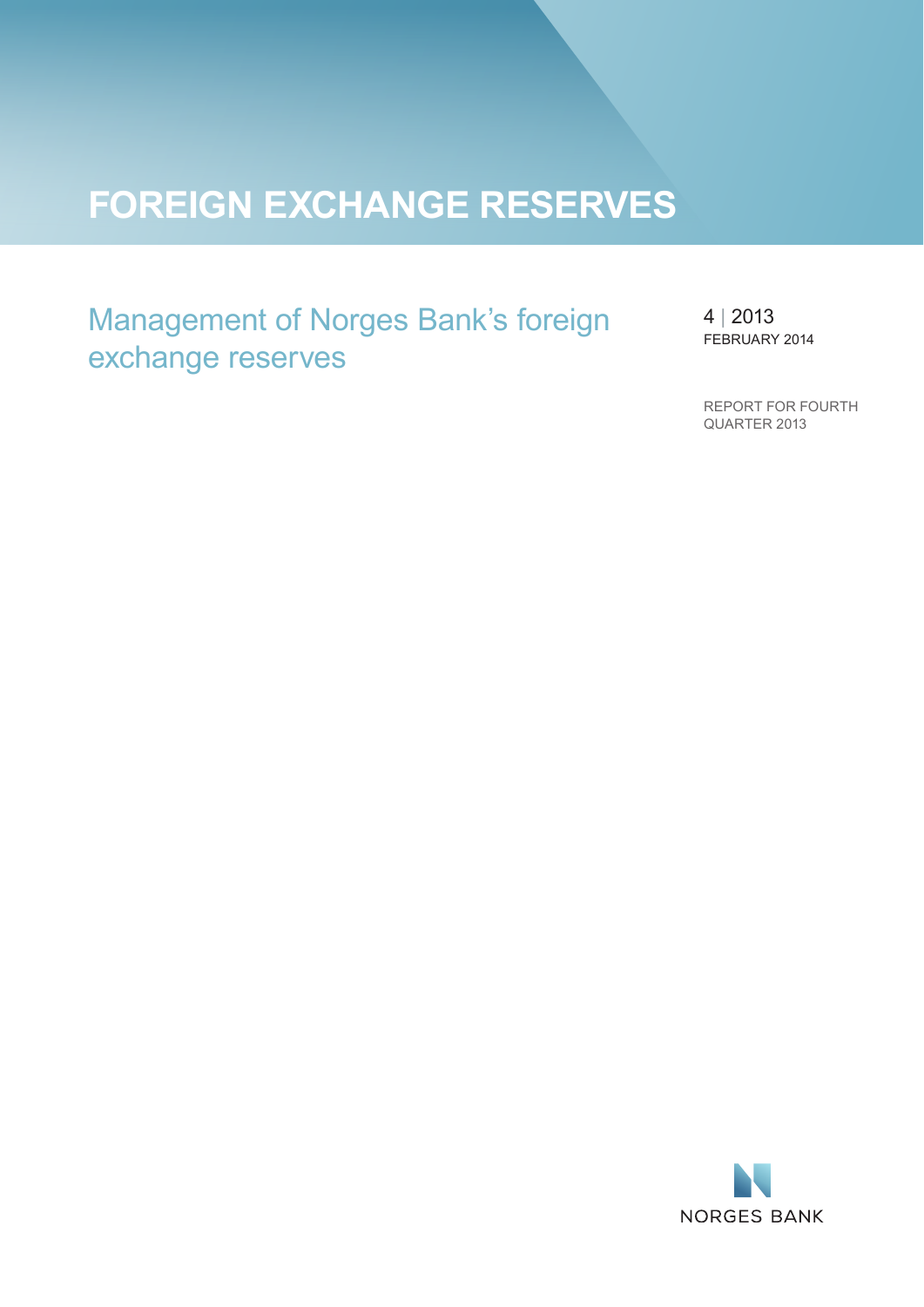## **Main points**

- The market value of Norges Bank's foreign exchange reserves at the end of 2013 Q4 was NOK 329.6bn, or SDR 35bn. Reserves were invested in short-term fixed income instruments (17 percent), long-term fixed income instruments (47 percent) and equities (36 percent).
- The return on the foreign exchange reserves, measured in international currency, was 2.8 percent in 2013 Q4. The return on equity investments was 8.1 percent, the return on long-term fixed-income investments was negative 0.2 percent, and the return on short-term fixed-income investments was approximately zero.
- The volatility in the value of the foreign exchange reserves, including movements in the krone exchange rate, is equal to NOK 26bn in annual fluctuations. This means that the annual variation in the portfolio's market value is expected to be within the interval of  $+/-$  NOK 26bn in two out of three years. Fluctuations in the krone exchange rate will not be relevant to use of the foreign exchange reserves in a crisis situation.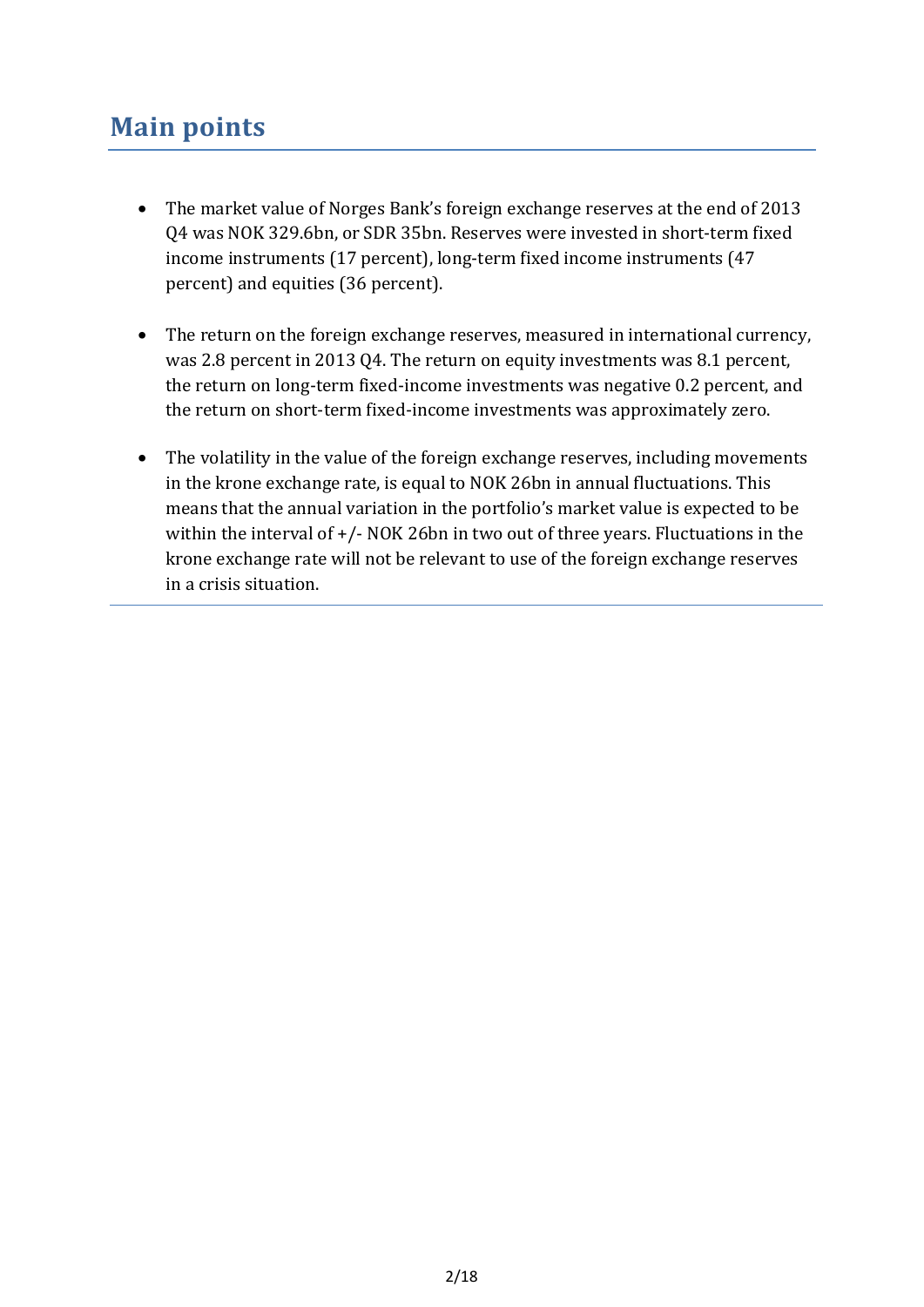## **Part I: Management**

Norges Bank's foreign exchange reserves shall be available for use as part of the conduct of monetary policy with a view to promoting financial stability and for meeting Norges Bank's international commitments to the IMF and individual countries. The reserves are divided into a long-term portfolio, a money market portfolio and a petroleum buffer portfolio. Norges Bank Investment Management (NBIM) manages the long-term portfolio, while the money market portfolio and petroleum buffer portfolio are managed by Norges Bank Markets and Banking Services.

The foreign exchange reserves shall be invested so that at least SDR 10bn, including the entire money market portfolio, can be used within a single trading day without having to realise any appreciable losses. The money market portfolio shall be between SDR 3.5bn and SDR 4.5bn and be invested in short-term fixed income instruments. The benchmark index for the money market portfolio is a composite of USD and EUR overnight money market indices and Treasury bill indices for the same currencies. The long-term portfolio shall be invested in equities and fixed income securities. The benchmark index for the long-term portfolio is a composite of global equity and bond indices. The equity allocation in the strategic benchmark index is 40 percent.

The purpose of the petroleum buffer portfolio is to ensure that the Government Pension Fund Global (GPFG) is provided with an adequate supply of fresh capital. Funds accumulate in the portfolio through transfers of foreign currencies from the State's Direct Financial Interest in petroleum activities (SDFI) and through foreign exchange purchases Norges Bank undertakes in the markets on the basis of the Ministry of Finance's monthly allocations to the GPFG. Funds are normally transferred each month. No benchmark index has been set for the petroleum buffer portfolio.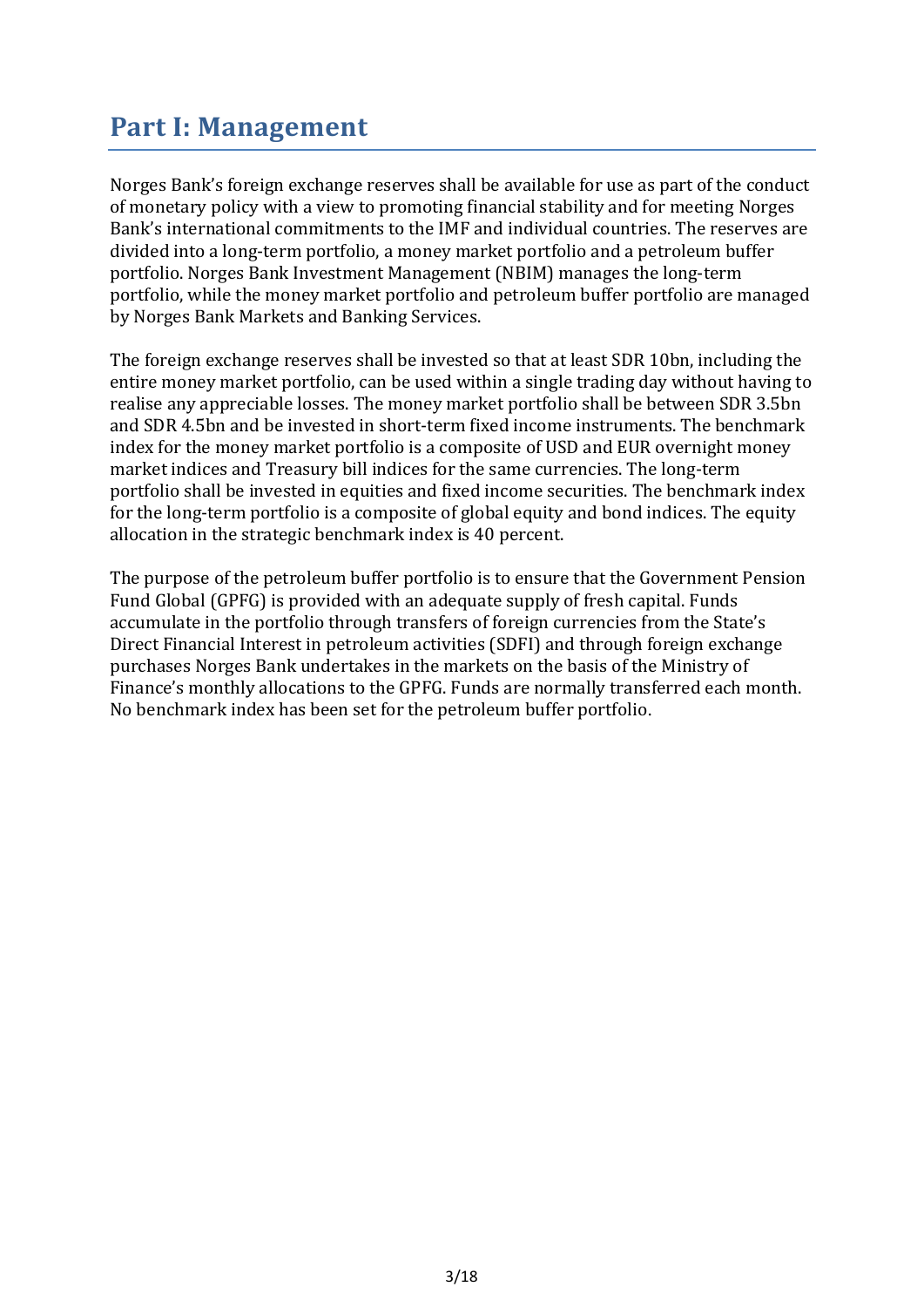## **1. Management of the foreign exchange reserves**

The market value of the foreign exchange reserves was NOK 329.6bn at the end of 2013 Q4. Equities and long-term fixed income investments totalled NOK 273.3bn, while money market investments and petroleum buffer portfolio came to NOK 38.3bn and NOK 18.0bn, respectively. Total reserves were approximately at the same level as at the end of Q3. The value of equity investments increased by NOK 9.8 during Q4, while for other asset classes there were minor changes. The petroleum buffer portfolio was reduced by NOK 11bn.





**Table 1a** Market value. In billions of NOK

|                                                           | ZU13 U4 | ZUIS US | ZUIS UZ | <b>LD CTOZ</b> | ZUIZ Q4 |
|-----------------------------------------------------------|---------|---------|---------|----------------|---------|
|                                                           |         |         |         |                |         |
| Money market investments                                  | 38.3    | 37.6    | 37.2    | 35.2           | 34.2    |
| Long-term fixed income investments                        | 154.8   | 153.9   | 148.6   | 131.5          | 128.2   |
| Equity investments                                        | 118.5   | 108.7   | 104.9   | 112.2          | 99.2    |
| Petroleum buffer portfolio                                | 18.0    | 29.0    | 28.2    | 19.4           | 6.5     |
| Foreign exchange reserves                                 | 329.6   | 329.2   | 318.9   | 298.3          | 268.0   |
|                                                           |         |         |         |                |         |
| Total change during the quarter                           | 0.4     | 10.3    | 20.6    | 30.3           | $-17.6$ |
| Transfers during the quarter                              | $-11.2$ | 0.8     | 7.1     | 11.6           | $-13.7$ |
| Return during the quarter                                 | 8.8     | 7.7     | 0.5     | 11.2           | 4.4     |
| Change owning to fluctuations in the NOK<br>exchange rate | 2.8     | 1.7     | 13.0    | 7.5            | $-8.3$  |

**2013 Q4 2013 Q3 2013 Q2 2013 Q1 2012 Q4**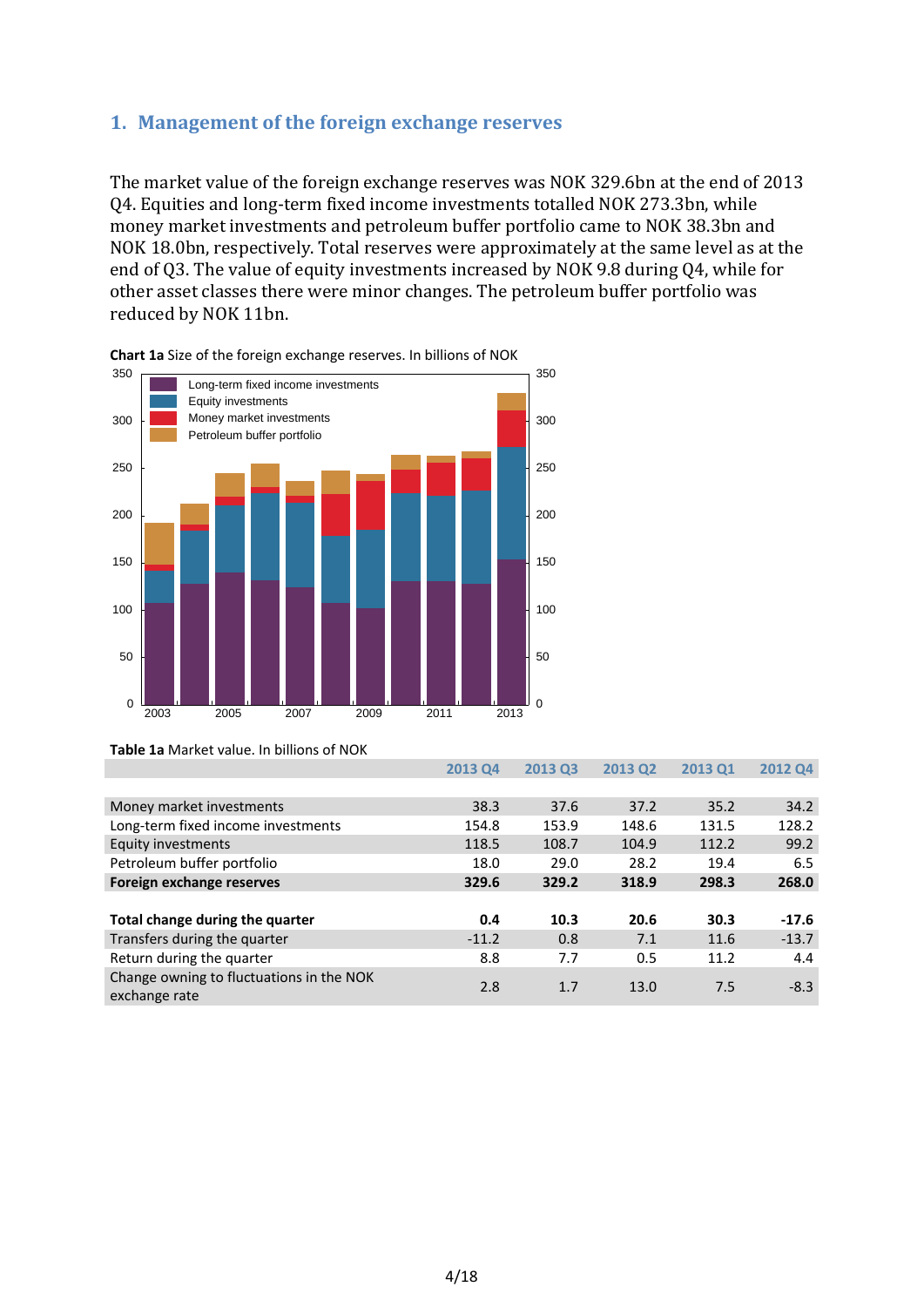## **2. Return**

The return on the foreign exchange reserves, measured in international currency, was NOK 9bn, or 2.8 percent, in 2013 Q4.

The return on equities and long-term fixed income investments is compared with the return on global benchmark indices, which are based on indices from FTSE Group and Barclays Capital. The return on equity investments was 8.11 percent in 2013 Q4, which was 0.17 percentage point higher than the return on the benchmark index for equities. The return on long-term fixed income investments in the same period was negative 0.24 percent, which was 0.04 percentage point higher than the return on the benchmark index for bonds.

Money market investments earned a return in Q4 of 0.01 percent. The return is compared with the return on benchmark indices composed of USD and EUR overnight money market indices and Treasury bill indices for the same currencies. The return on money market investments was 0.01 percentage point higher than the return on the benchmark index in Q4. The low return must be viewed in the context of the liquidity requirements for the money market portfolio and to the restrictions in the portfolio's investment universe.

|                                        | <b>2013 Q4</b> | 2013 Q3 | <b>2013 Q2</b> | <b>2013 Q1</b> | 2012 Q4 |
|----------------------------------------|----------------|---------|----------------|----------------|---------|
| Return:                                |                |         |                |                |         |
| Money market investments               | 0.01           | 0.04    | 0.02           | 0.05           | 0.03    |
| Long-term fixed income investments     | $-0.24$        | 0.45    | $-1.44$        | 0.08           | 0.70    |
| Equity investments                     | 8.11           | 6.72    | 1.37           | 10.25          | 3.30    |
| Foreign exchange reserves <sup>1</sup> | 2.82           | 2.66    | $-0.09$        | 3.95           | 1.58    |
|                                        |                |         |                |                |         |
| Return on benchmark indices:           |                |         |                |                |         |
| Money market investments               | 0.00           | 0.02    | 0.02           | 0.02           | 0.03    |
| Long-term fixed income investments     | $-0.28$        | 0.54    | $-1.51$        | $-0.05$        | 0.59    |
| <b>Equity investments</b>              | 7.93           | 6.64    | 1.15           | 10.24          | 3.25    |

**Table 2a** Return measured in international currency. Percent

#### **Table 2b** Return measured in NOK terms. Percent

|                                        | <b>2013 Q4</b> | 2013 Q3 | <b>2013 Q2</b> | <b>2013 Q1</b> | 2012 Q4 |
|----------------------------------------|----------------|---------|----------------|----------------|---------|
| Money market investments               | 1.34           | $-0.44$ | 4.73           | 4.49           | -2.16   |
| Long-term fixed income investments     | 0.60           | 0.96    | 2.66           | 2.62           | $-2.25$ |
| Equity investments                     | 9.01           | 7.25    | 5.59           | 13.04          | 0.27    |
| Foreign exchange reserves <sup>1</sup> | 3.74           | 3.06    | 4.14           | 6.82           | $-1.30$ |

<u>.</u>

<sup>&</sup>lt;sup>1</sup> Excluding the petroleum buffer portfolio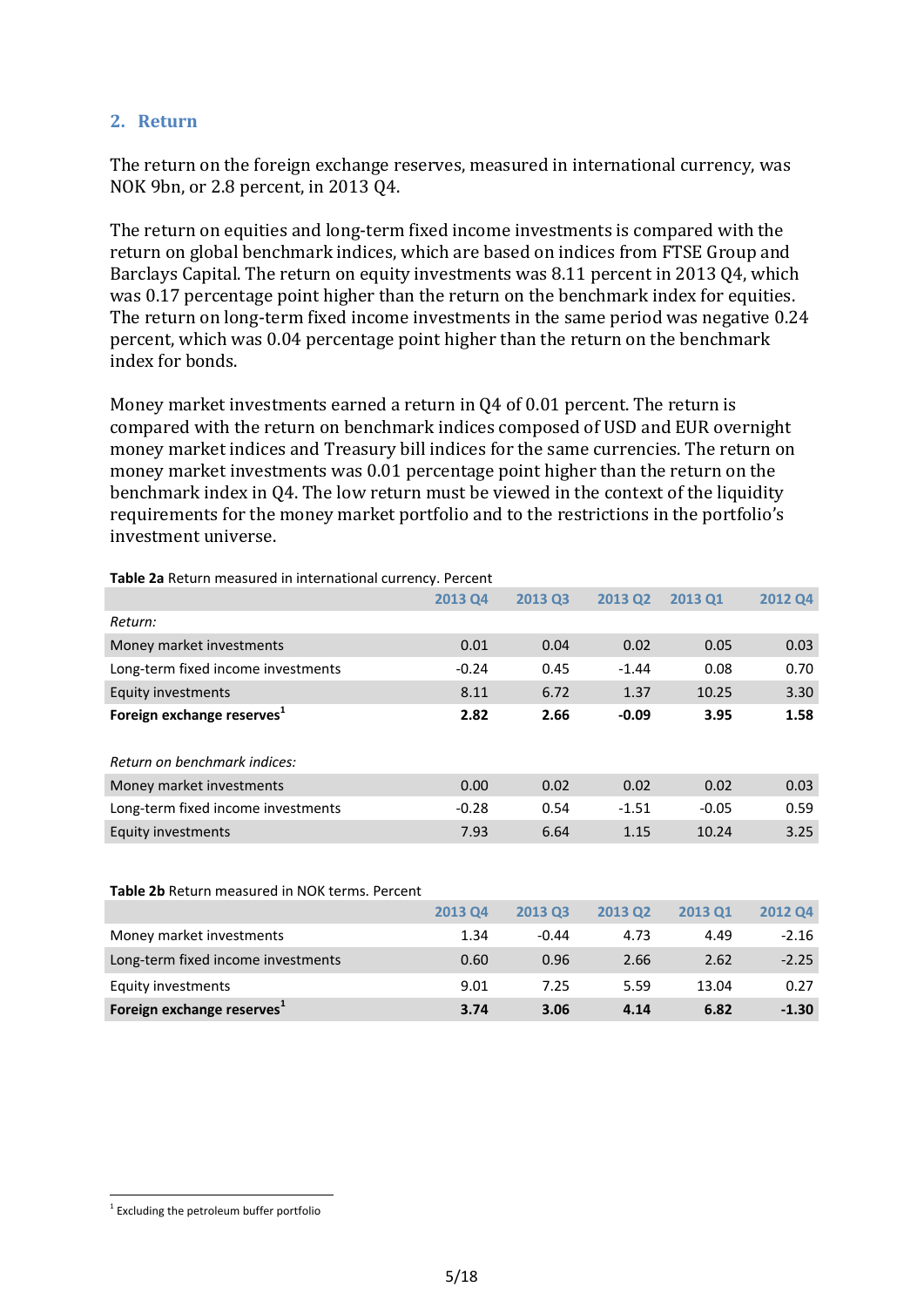The rate of return on the foreign exchange reserves (excluding the petroleum buffer portfolio) was 9.7 percent in 2013. Over the past ten years, the annualised rate of return was 5.9 percent.

| Co ao at be becennoci-2019. I simaanoca. Ivieabarea in international carrent |           |       |                                        | <b>Past 10</b>     |
|------------------------------------------------------------------------------|-----------|-------|----------------------------------------|--------------------|
|                                                                              | Past year |       | Past 3 years Past 5 years <sup>1</sup> | years <sup>1</sup> |
| Foreign exchange reserves excluding the                                      |           |       |                                        |                    |
| petroleum buffer portfolio:                                                  |           |       |                                        |                    |
| Gross annual return (percent)                                                | 9.67      | 6.86  | 10.50                                  | 5.89               |
| Annual management costs (percent)                                            | 0.03      | 0.04  | 0.05                                   | 0.06               |
| Money market investments:                                                    |           |       |                                        |                    |
| Portfolio return (percent)                                                   | 0.13      | 0.24  |                                        |                    |
| Benchmark return (percent)                                                   | 0.07      | 0.20  |                                        |                    |
| Excess return (percentage points)                                            | 0.06      | 0.04  |                                        |                    |
|                                                                              |           |       |                                        |                    |
| Realised absolute volatility (percent) $2$                                   | 0.04      | 0.08  |                                        |                    |
| Realised relative volatility (percentage points) $2$                         | 0.03      | 0.03  |                                        |                    |
| Information rate $\text{(IR)}^3$                                             | 1.60      | 1.49  | $\overline{\phantom{a}}$               |                    |
|                                                                              |           |       |                                        |                    |
| Long-term fixed income investments:                                          |           |       |                                        |                    |
| Portfolio return (percent)                                                   | $-1.14$   | 4.10  | 6.04                                   | 4.37               |
| Benchmark return (percent)                                                   | $-1.31$   | 3.63  | 3.77                                   | 3.97               |
| Excess return (percentage points)                                            | 0.16      | 0.47  | 2.27                                   | 0.40               |
|                                                                              |           |       |                                        |                    |
| Realised absolute volatility (percent) <sup>2</sup>                          | 1.64      | 3.52  | 4.95                                   | 4.18               |
| Realised relative volatility (percentage points) <sup>2</sup>                | 0.18      | 0.66  | 2.41                                   | 2.40               |
| Information rate $\text{(IR)}^3$                                             | 0.89      | 0.71  | 0.94                                   | 0.17               |
| Equity investments:                                                          |           |       |                                        |                    |
| Portfolio return (percent)                                                   | 28.94     | 12.44 | 16.53                                  | 7.85               |
| Benchmark return (percent)                                                   |           | 12.21 | 16.08                                  | 7.88               |
| Excess return (percentage points)                                            | 28.34     | 0.23  | 0.45                                   | $-0.03$            |
|                                                                              | 0.60      |       |                                        |                    |
| Realised absolute volatility (percent) <sup>2</sup>                          | 7.57      | 14.83 | 17.32                                  | 16.20              |
| Realised relative volatility (percentage points) <sup>2</sup>                | 0.19      | 0.18  | 0.36                                   | 0.45               |
| Information rate $\text{(IR)}^3$                                             | 3.23      | 1.30  | 1.23                                   | $-0.06$            |

**Table 2c** Key figures as at 31 December 2013. Annualised. Measured in international currency

 $1$  Pertains only to equities and long-term fixed income investments.

Realised volatility is a measure of the fluctuation in monthly return values, expressed here by the annualised empirical standard deviation

of monthly return series. Absolute/relative volatility expresses risk related to absolute/relative return.<br><sup>3</sup> IR is a risk-adjusted return measure. IR is the ratio between excess return and the portfolio's actual relative relative volatility). IR shows the level of excess return achieved for each unit of risk.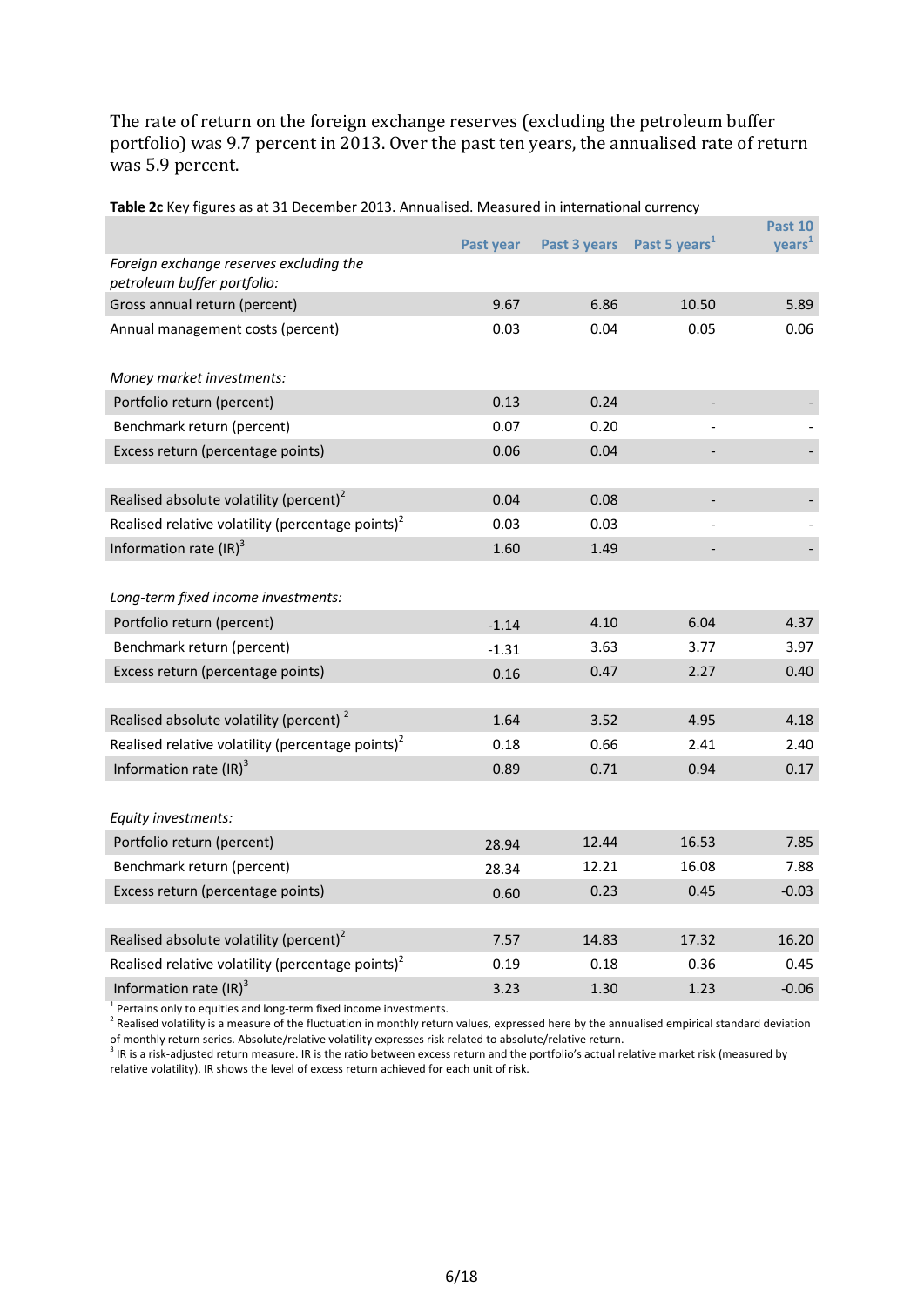**Chart 2a** Absolute return. Money market investments. Basis points



**Chart 2c** Absolute return. Long-term fixed income investments. Percent



**Chart 2e** Absolute return. Equity investments. Percent



**Chart 2b** Relative return. Money market investments. Basis points



**Chart 2d** Relative return. Long-term fixed income investments. Percent



#### **Chart 2f** Relative return. Equity investments. Percent

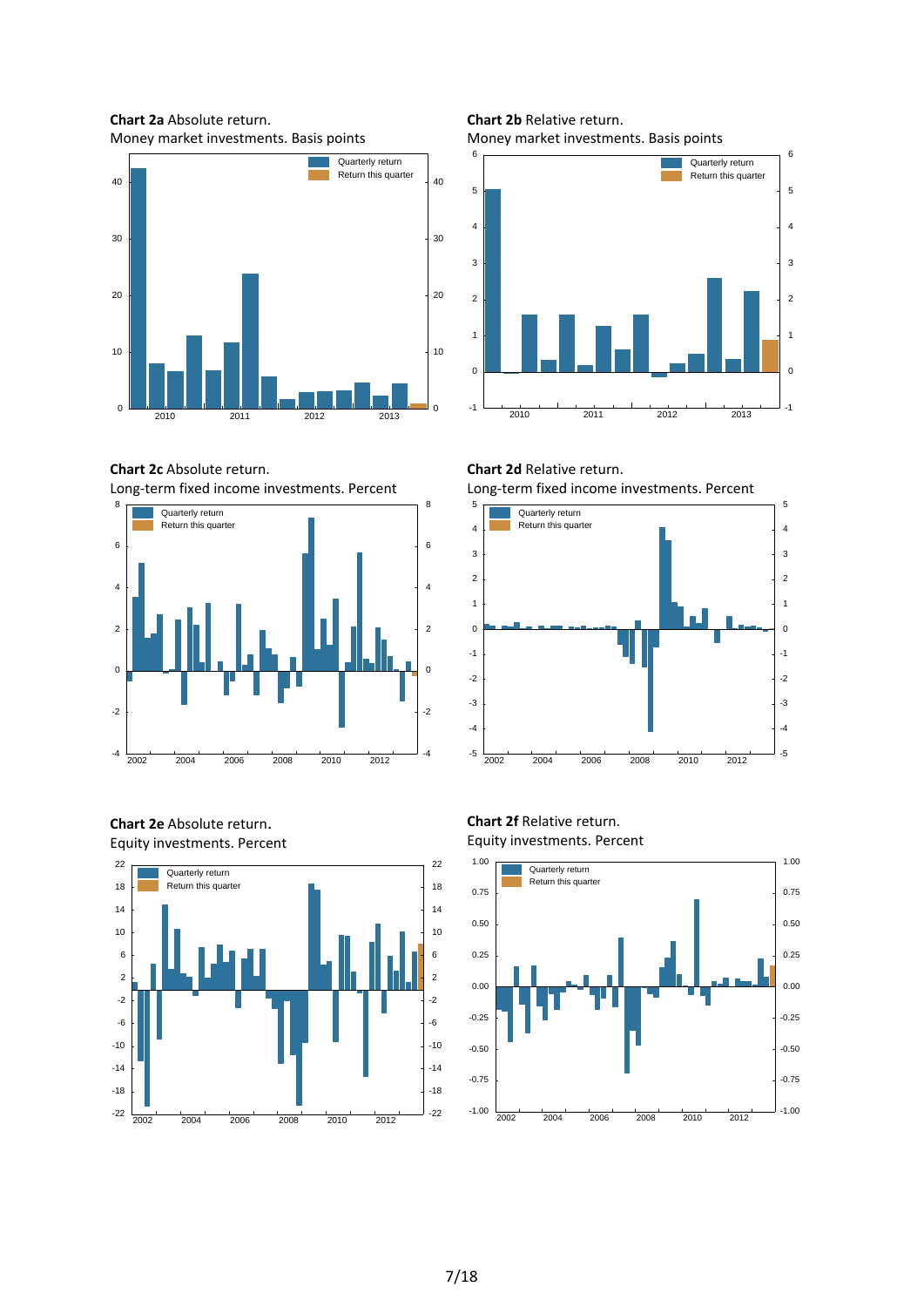## **3. Risk**

1

Market risk is expressed here by a one standard deviation movement in market value. Expected absolute volatility is an indication of the amplitude of the variations in return that can be expected over a given period.

Including movements in the krone exchange rate, the expected absolute volatility was 8.0 percent for equities and long-term fixed income investments and 9.5 percent for money market investments at the end of 2013 Q4. In NOK terms, this amounts to NOK 22bn for equities and long-term fixed income investments and NOK 4bn for money market investments. This means that the annual variation in the market value of the foreign exchange reserves is expected to be within the interval of +/- NOK 26bn in two out of three years. Changes in market value owing to movements in the krone exchange rate will not be relevant to the use of the foreign exchange reserves in any crisis situation. Movements in the krone exchange rate will primarily affect Norges Bank's equity.

The foreign exchange reserves are invested in foreign financial instruments. A contributor to volatility is movements in the krone exchange rate relative to the currency invested in. Excluding the effect of movements in the krone exchange rate, and if volatility is estimated in international currency, the expected absolute volatility of equities and long-term fixed income investments would be 6.1 percent. A much larger portion of the volatility of money market investments is attributed to movements in the krone exchange rate. Excluding the effect of movements in the krone exchange rate, the volatility of money market investments is 0.1 percent.

Expected relative volatility (tracking error) indicates the extent to which the return on the actual portfolio can normally be expected to deviate from the return on the benchmark portfolio.2 At the end of Q4, the expected relative volatility of equities and long-term fixed income investments was 8 basis points, compared with 15 basis points at the end of Q3. The primary reason for the decline in relative volatility in Q4 is a reduction in the relative exposures in the equity portfolio. The expected relative volatility of equities was 14 basis points at the end of Q4, while the expected relative volatility of fixed income investments was 10 basis points. The expected relative volatility of money market investments was 5 basis points at the end of Q4.

 $^2$  Under the guidelines for equities and long-term fixed income investments issued by the Governor, the aim of management is to limit relative volatility to no more than 1.0 percentage point (100 basis points). In the guidelines for the money market portfolio, a limit of 1.0 percentage point has been set for expected relative volatility. Relative volatility of 1 percentage point means that the excess return on the portfolio is expected to be within the interval +/- 1.0 percentage point in two out of three years.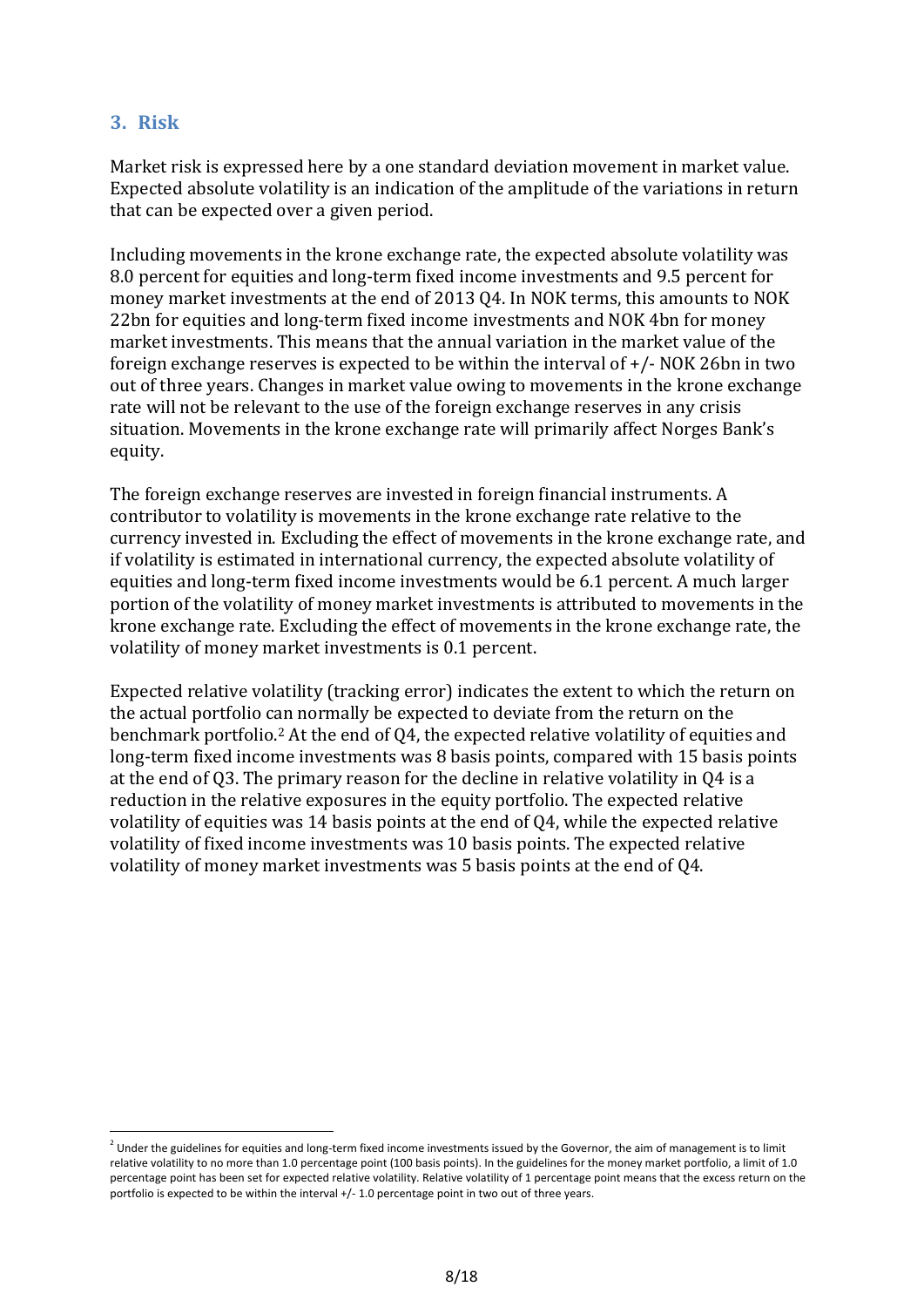Expected absolute volatility including movements in the krone exchange rate



**Chart 3a** Money market investments









Expected relative volatility. Foreign exchange reserves. Basis points









**Chart 3c** Equity investments **Chart 3f** Equities and long-term fixed income investments, total

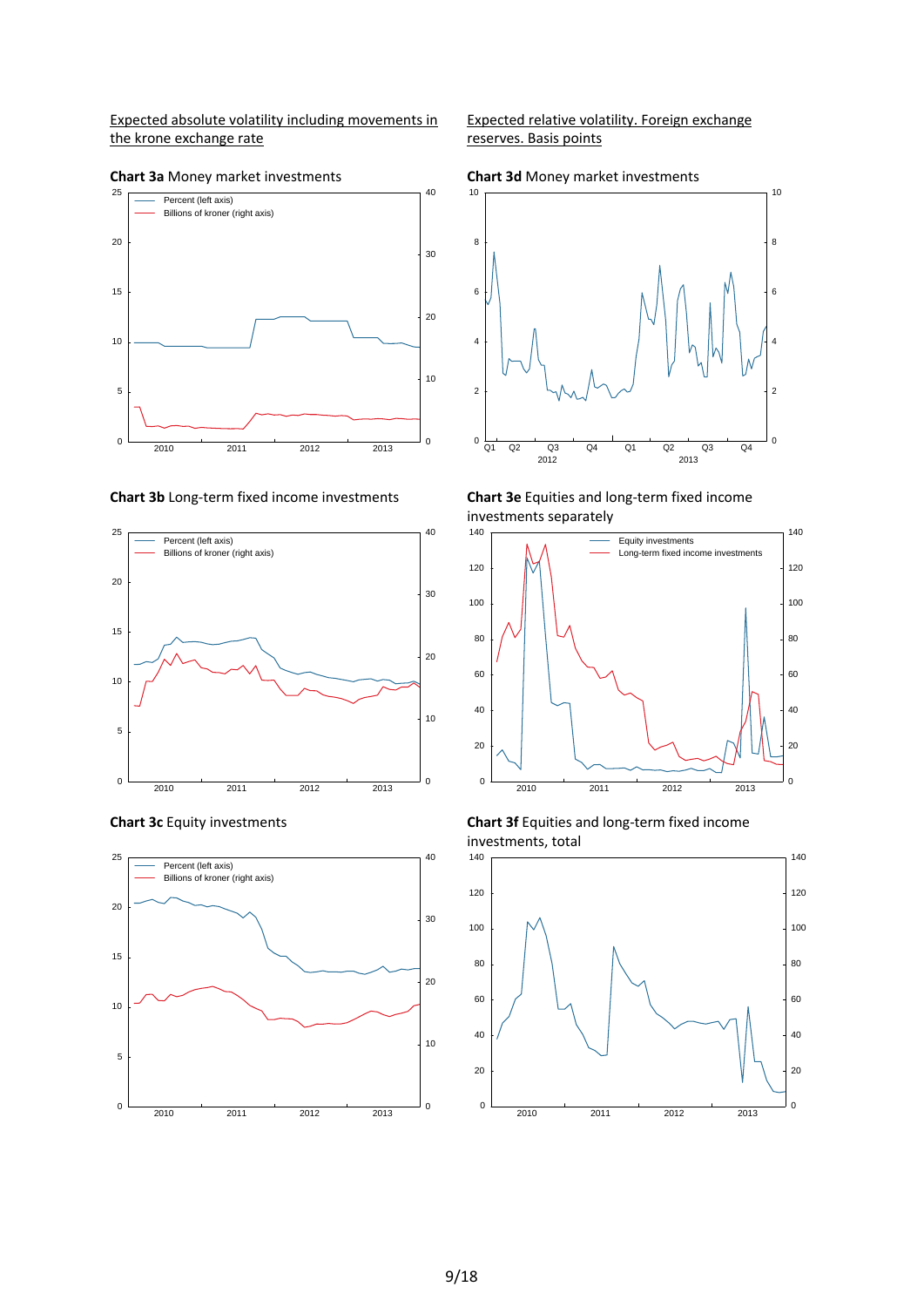| <b>Risk</b>               | <b>Limits</b>                                     |                | <b>Actual</b> |         |
|---------------------------|---------------------------------------------------|----------------|---------------|---------|
|                           |                                                   | <b>2013 Q4</b> | 2013 Q3       | 2013 Q2 |
| Money market investments: |                                                   |                |               |         |
| Market risk               | 1.0 percentage point expected relative volatility | 0.05           | 0.06          | 0.05    |
| Asset allocation          | Cash                                              | 19.10          | 14.81         | 16.41   |
|                           | Securities                                        | 80.90          | 85.19         | 83.58   |
|                           | Equities and long-term fixed income investments:  |                |               |         |
| Market risk               | 1.0 percentage point expected relative volatility | 0.08           | 0.15          | 0.56    |
| Asset allocation          | Fixed income portfolio                            | 56.63          | 58.59         | 58.61   |
|                           | Equity portfolio                                  | 43.37          | 41.41         | 41.39   |

**Table 3a** Key figures for risk and asset allocation, foreign exchange reserves

The Bank's fixed income investments are highly rated. At the end of Q3, 99.98 percent was invested in government securities rated AA or higher, and only 0.02 percent of the portfolio was invested in corporate bonds.

**Table 3b** Foreign exchange reserves, fixed income investments, by credit rating. Percent<sup>1</sup>

|                                                                                                                                                                                                                              | <b>AAA</b> | AА   | А   | <b>BBB</b> | Lower | Total |
|------------------------------------------------------------------------------------------------------------------------------------------------------------------------------------------------------------------------------|------------|------|-----|------------|-------|-------|
| Treasury bills                                                                                                                                                                                                               | 16.7       | 0.0  | 0.0 | 0.0        | 0.0   | 16.7  |
| Sovereign bonds                                                                                                                                                                                                              | 50.3       | 33.0 | 0.0 | 0.0        | 0.0   | 83.3  |
| Corporate bonds                                                                                                                                                                                                              | 0.0        | 0.0  | 0.0 | 0.0        | 0.0   | 0.0   |
| Collateralised bonds                                                                                                                                                                                                         | 0.0        | 0.0  | 0.0 | 0.0        | 0.0   | 0.0   |
| <b>Total fixed income securities</b>                                                                                                                                                                                         | 67.0       | 33.0 | 0.0 | 0.0        | 0.0   | 100.0 |
| $1$ constant of $P$ is a decomposition of the state of the constant $P$ , $P$ is a decomposition of the state of the state of the state of the state of the state of the state of the state of the state of the state of the |            |      |     |            |       |       |

<sup>1</sup>Percent of fixed income investments in the Bank's foreign exchange reserves.

A considerable portion of fixed income investments are government securities issued in the US, 77 percent of Treasury bills and 43 percent of sovereign bonds.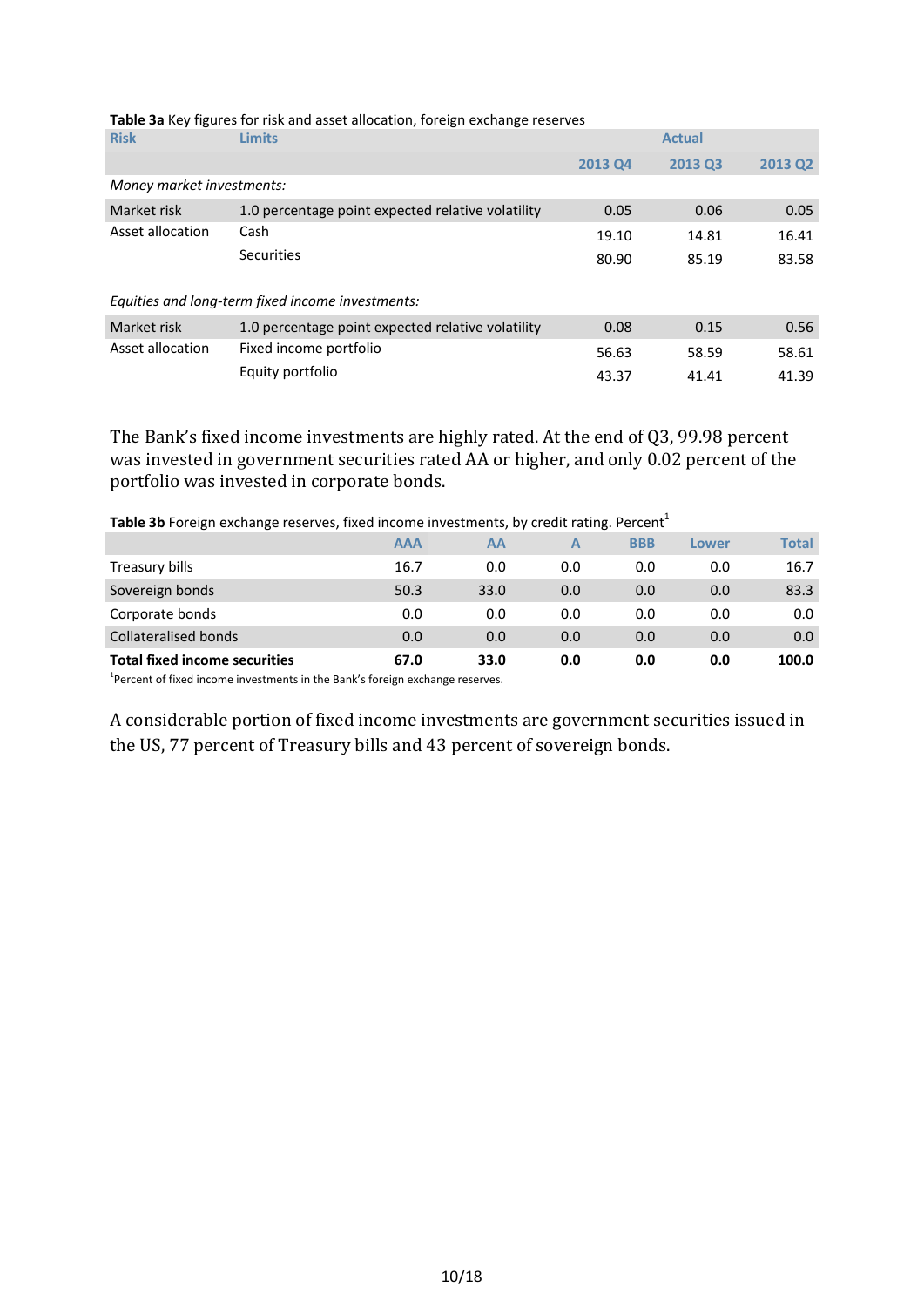## **4. International commitments**

Norges Bank's rights and obligations related to the International Monetary Fund (IMF)

Norges Bank has made the following commitments under various IMF programmes:

- Loan resource commitments under the New Arrangements to Borrow (NAB) of NOK 36 211m (SDR 3 871m)
- Borrowing facility under a bilateral borrowing agreement of NOK 56 127m (SDR 6 000m)
- Loan resource commitments to the Poverty Reduction and Growth Trust (PRGT) of NOK 2 806m (SDR 300m)
- Purchases and sales of SDRs from/to other member countries.

Furthermore, Norges Bank has the following rights by virtue of Norway's quota subscriptions in the IMF:

- Voting power in the IMF
- Access to financing from the IMF if Norway experiences balance of payments problems
- Receiving SDRs under allocations by the IMF

## Norges Bank's quota subscriptions in the IMF

The IMF obliges member countries to provide financial resources to the IMF, the amount of which reflects the member country's relative size in the world economy. These financial resources are also called a country's IMF quota. The quota determines a country's voting power in IMF decisions, how many SDRs the member is allocated and is the basis for the amount of financing a member can obtain from the IMF. 75 percent of the quota subscription is paid to the IMF in the country's own currency, while the remainder is paid in SDRs or in a widely accepted foreign currency. Norges Bank's quota subscription at 31 December 2013 was NOK 17 624m (SDR 1 883.7m).

## Norges Bank's holdings of SDRs

1

SDRs3 have been periodically allocated to IMF members on the basis of the size of member countries' quotas, most recently in 2010. Member countries may change their SDR holdings by using SDRs in transactions with the IMF or by purchasing from or selling to members who have voluntarily agreed to be a counterparty in SDR transactions. Norges Bank has voluntarily agreed to be such a counterparty under a certain transaction limit. The IMF can also designate members with strong external positions to purchase SDRs from members with weak external positions, but IMF has never exercised this right. Norges Bank's holdings of SDRs at 31 December 2013 amounted to NOK 13 909m (SDR 1 486.7m). Norway's holdings of SDRs are lower than the amount allocated (SDR 1 563.1m).

 $3$  The Special Drawing Right (SDR) is an international reserve asset created by the IMF in 1969. The value of the SDR is calculated on the basis of a currency basket comprising US dollars, euros, sterling and Japanese yen. The composition of the SDR is evaluated every five years and varies in accordance with changes in bilateral foreign exchange rates.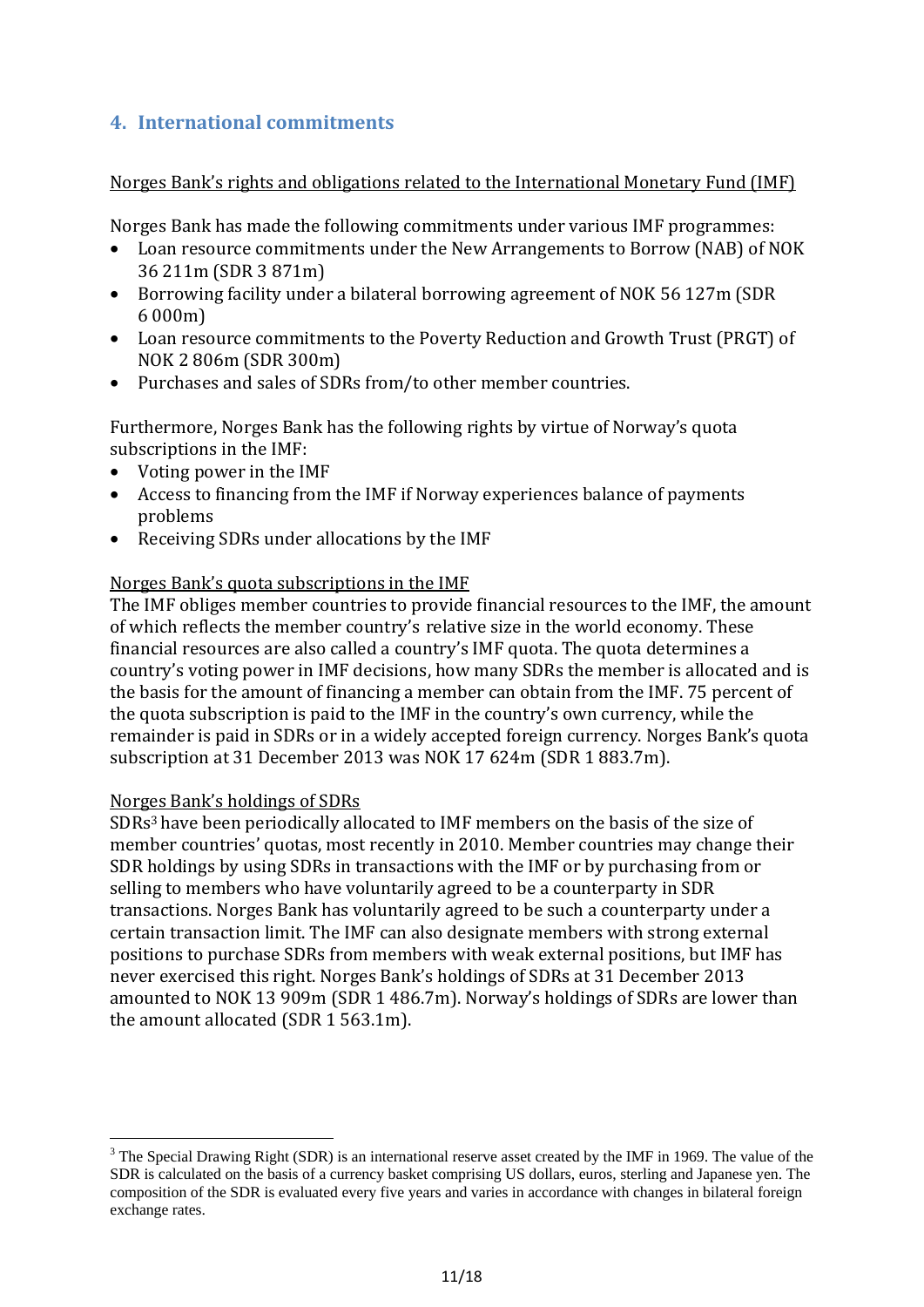## Norges Bank's loans to the IMF

Norges Bank has made loans to the IMF or to trusts administered by the IMF under various programmes:

- Loans to the IMF under the New Arrangements to Borrow (NAB)
- Bilateral borrowing agreement with the IMF
- Loans to the Poverty Reduction and Growth Trust (PRGT)

#### *Loans to the IMF under the New Arrangements to Borrow (NAB)*

Member countries' quota subscriptions are the primary funding source for IMF loans to countries with balance of payment problems. In addition, through the NAB, the IMF can fund loans by borrowing from high-income members. 38 countries, including Norway, participate in the NAB. Norges Bank's loans to the IMF under the NAB amounted to NOK 4 706m (SDR 503.0m) at 31 December 2013. Norges Bank's total loan resource commitments to the NAB are NOK 36 211m (SDR 3 870.9m).

#### *Bilateral borrowing agreement with the IMF*

The need for IMF financing increased considerably after the financial crisis. In 2010, loans were ten times higher than they were before the onset of the financial crisis in 2008. During the sovereign debt crisis in Europe, the EU took the initiative to increase IMF loan resources. In December 2011, EU countries committed to providing up to NOK 1 500bn (EUR 200bn) to the IMF through bilateral loans, and urged other countries to make a similar contribution. Norway responded promptly, and offered to provide the IMF with loan resources that same month. The Norwegian contribution is a drawing arrangement in the amount of NOK 56.1bn (SDR 6bn). The arrangement enables the IMF to fund loans with terms of up to ten years. The IMF may draw on this facility if IMF quota resources and the NAB programme fall below a certain threshold amount. At 31 December 2013, no amount had been drawn under this agreement.

## *Poverty Reduction and Growth Trust (PRGT)*

The Ministry of Finance and the IMF signed an agreement in June 2010 under which Norway has provided loan resource commitments of up to SDR 300m to the PRGT, a trust administered by the IMF. PRGT resources are available to low-income countries. Norges Bank is the agent for Norway's loans to the PRGT, administering these commitments pursuant to Section 25 of the Norges Bank Act. Total amount drawn at 31 December 2013 was NOK 2 191m (SDR 234m).

## The IMF's deposits with Norges Bank

The IMF has deposited its NOK holdings with Norges Bank. In the balance sheet, this is called the krone liability to the IMF. However, the amount of the liability is adjusted to eliminate any foreign exchange rate risk the IMF would have owing to changes in the exchange rate between NOK and SDRs. Thus, from Norges Bank's perspective, the deposit may be considered a liability in SDRs. 31 December 2013, the IMF's NOK deposits with Norges Bank amounted to NOK 13 789m (SDR 1 473.8m).

Norges Bank's quota subscription in the IMF less the IMF's NOK deposit with Norges Bank is referred to as the reserve tranche position in a note to the annual financial statements, in accordance with the IMF definition. If necessary, Norges Bank may request to borrow from the IMF an amount equal to Norway's reserve tranche position. At 31 December 2013, the reserve tranche position was NOK 3 835m (SDR 410m).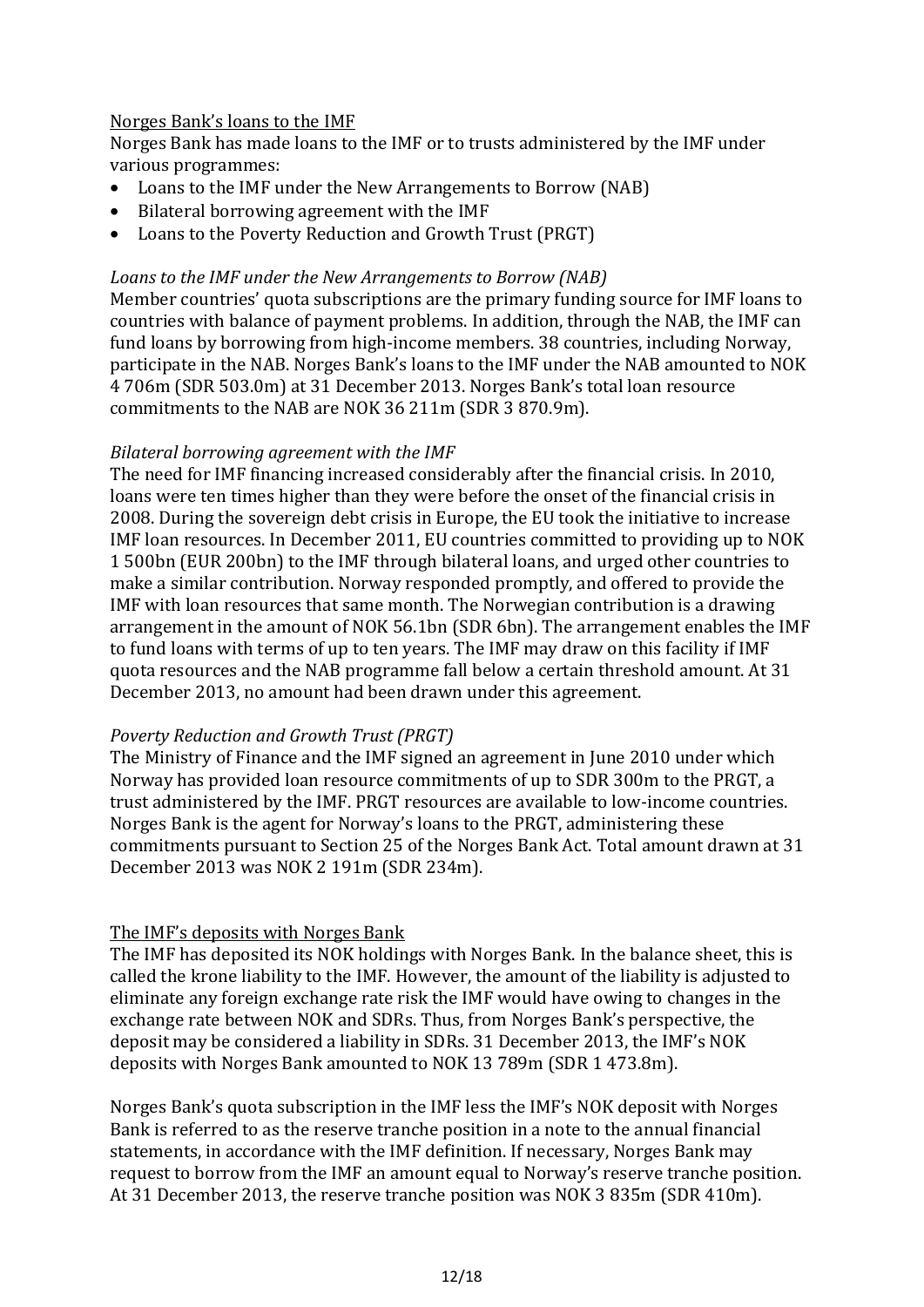#### SDR allocations by the IMF

In Norges Bank's balance sheet, SDR allocations by the IMF appear as a liability, and the item shows total allocations of SDRs since the arrangement came into existence. SDR allocations by the IMF amounted to NOK 14 624m (SDR 1 563.1m) at 31 December 2013.

If all the programmes are viewed together, Norges Bank has a net accounting claim on the IMF of NOK 10 017m as at 31 December 2013.

**Table 4a** Claims on and liabilities to the International Monetary Fund (IMF) at 31 December 2013. All amounts in millions of NOK.

|                                                       |                                           | <b>RECOGNISED IN THE BALANCE SHEET</b>    |                            |             |                                   |
|-------------------------------------------------------|-------------------------------------------|-------------------------------------------|----------------------------|-------------|-----------------------------------|
|                                                       | Loan resource<br>commitments <sup>2</sup> | <b>Amounts</b><br>drawn on<br>commitments | Subscriptions <sup>3</sup> | <b>SDRs</b> | <b>Total amount</b><br>recognised |
| <b>Financial assets</b>                               |                                           |                                           |                            |             |                                   |
| IMF quota $1$                                         |                                           |                                           | 17 624                     |             | 17624                             |
| Holdings of Special Drawing Rights (SDRs)             |                                           |                                           |                            | 13 909      | 13 909                            |
| Loans to the IMF, New Arrangements to Borrow<br>(NAB) | 36 211                                    | 4706                                      |                            |             | 4 7 0 6                           |
| Bilateral borrowing agreement with the IMF            | 56 127                                    | ٠                                         |                            |             |                                   |
| Poverty Reduction and Growth Trust (PRGT)             | 2 8 0 6                                   | 2 1 9 1                                   |                            |             | 2 1 9 1                           |
| <b>Claims on the IMF</b>                              | 95 144                                    | 6897                                      | 17 624                     | 13 909      | 38 430                            |
|                                                       |                                           |                                           |                            |             |                                   |
| <b>Financial liabilities</b>                          |                                           |                                           |                            |             |                                   |
| Krone liability to the IMF                            |                                           |                                           | 13 789                     |             | 13789                             |
| Equivalent value of SDR allocations by the IMF        |                                           |                                           |                            | 14 624      | 14 624                            |
| Liabilities to the IMF                                |                                           |                                           | 13789                      | 14 624      | 28 4 13                           |
|                                                       |                                           |                                           |                            |             |                                   |
| Net positions with the IMF                            | 95 144                                    | 6897                                      | 3835                       | $-715$      | 10 017                            |

 $1$ The IMF allocates quotas to member countries which primarily reflect member countries' relative size in the world economy. The quota provides the basis for determining the member country's voting power in the IM, the member's financial contribution to the IMF, the amount of financing the member can access in the event of balance of payments problems and the amount of SDRs the member is allocated.

 $2$  Commitments giving the IMF a borrowing facility with Norges Bank up to an agreed amount. Only the portion drawn is recognised in the balance sheet.

<sup>3</sup> Net subscriptions refer to the reserve tranche position and is Norway's IMF quota less Norway's krone liability to the IMF, i.e. the net amount at the bottom of the column. If necessary, Norges Bank may without condition request to borrow from the IMF an amount equal to Norway's reserve tranche position.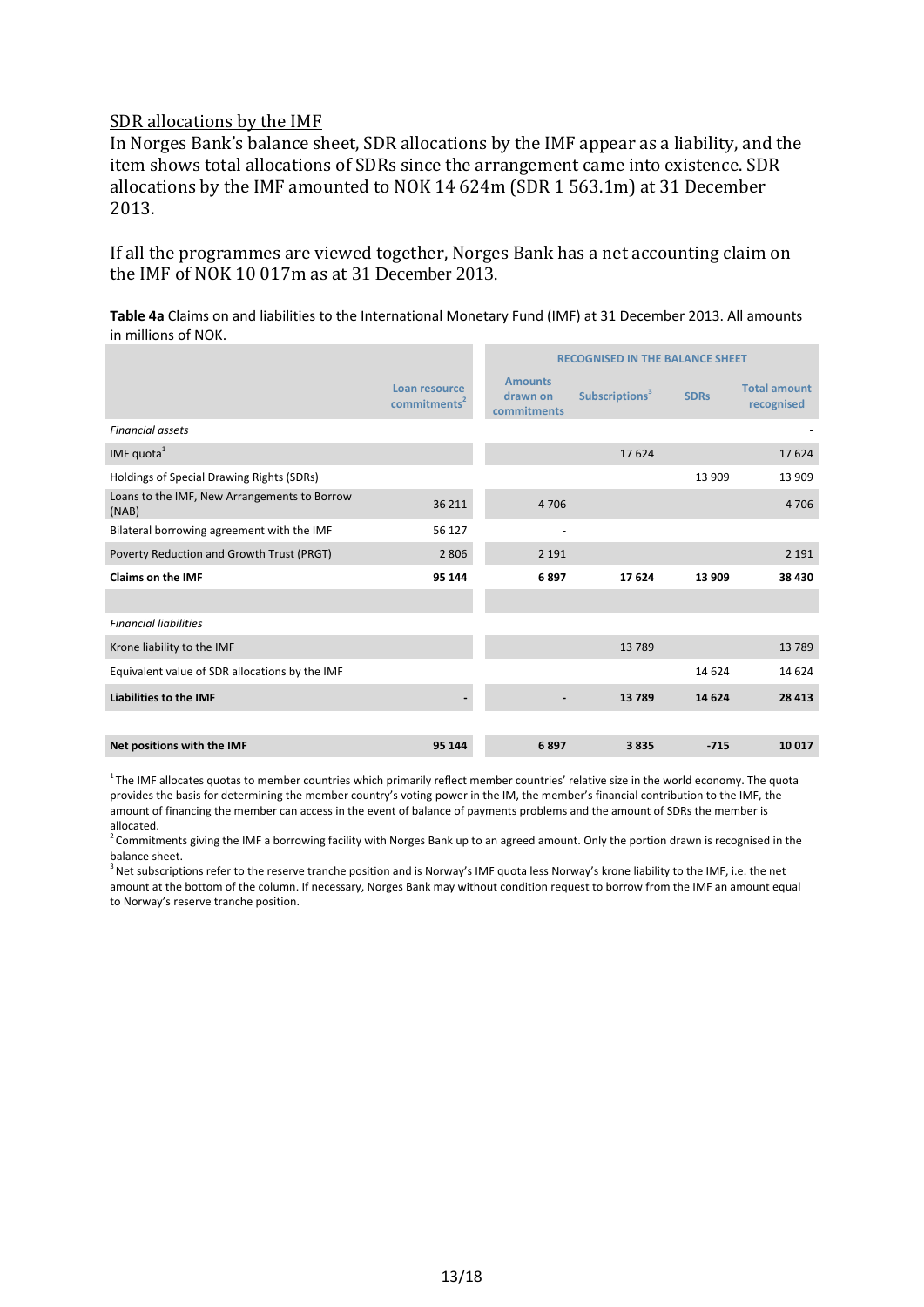**Chart 4a** Claims on and liabilities to the International Monetary Fund (IMF) at 31 December 2013 (Amounts in billions of NOK)

| Assets (38.4)                                          | Equity and liabilities (28.4)                                  |
|--------------------------------------------------------|----------------------------------------------------------------|
| <b>PRGT (2.2)</b>                                      |                                                                |
| Loans to the IMF, NAB<br>(4.7)                         |                                                                |
| IMF quota (17.6)                                       | Krone liability to the IMF<br>(13.8)                           |
| Holdings of Special<br>Drawing Rights (SDRs)<br>(13.9) | Equivalent value of<br>SDR allocations by<br>the IMF<br>(14.6) |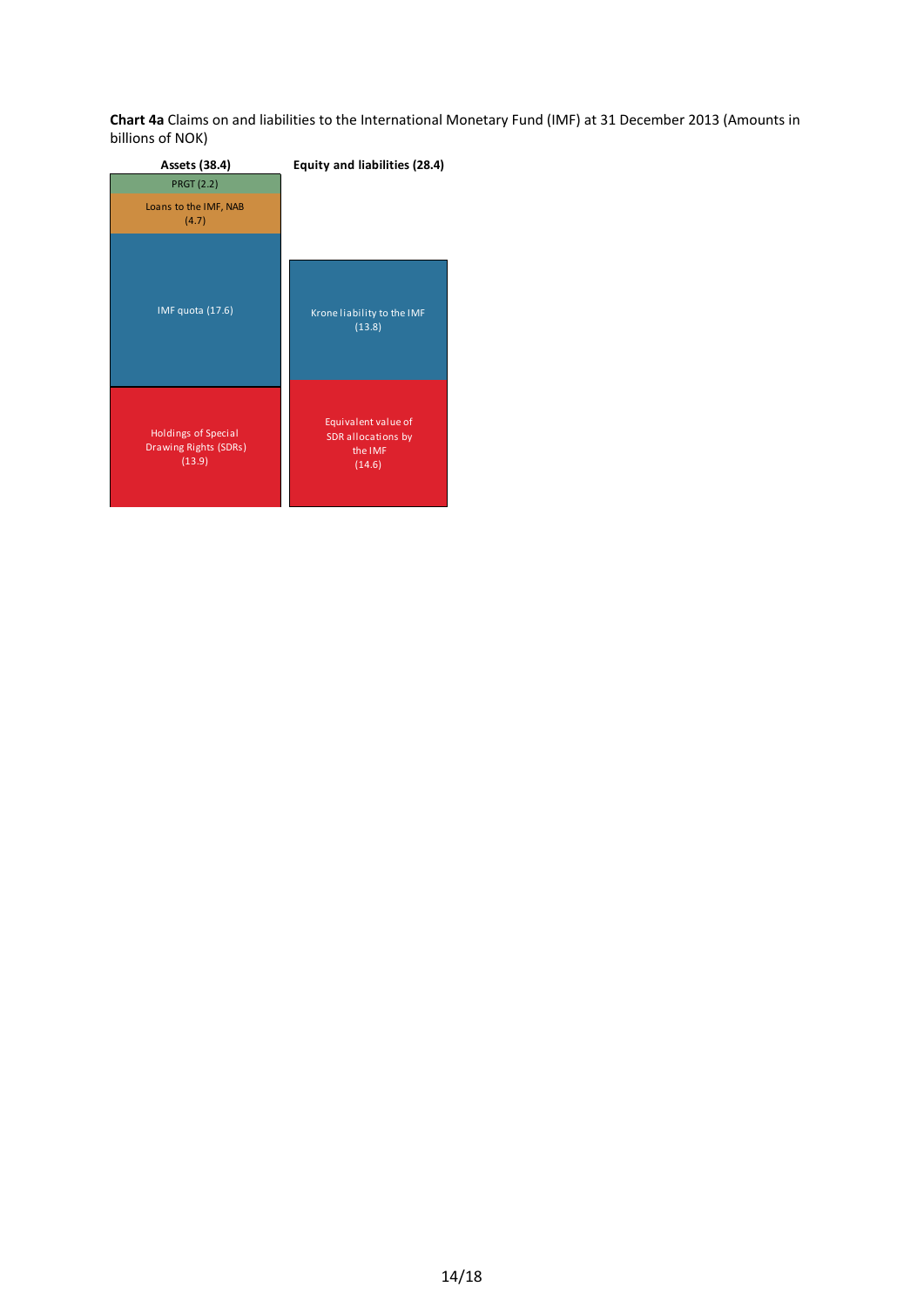## **Part II: Income statement and balance sheet, foreign exchange reserves**

**INCOME STATEMENT** *Amounts in millions of NOK*

|                                                 | Quarter |         | Year-to-date |          |
|-------------------------------------------------|---------|---------|--------------|----------|
| INET INCOME FROM FINANCIAL INSTRUMENTS          | 2013 Q4 | 2012 Q4 | 2013 Q4      | 2012 Q4  |
|                                                 |         |         |              |          |
| Interest income from deposits and claims        | 24      | 3       | 38           | 19       |
| Interest income, lending associated with        |         |         |              |          |
| reverse repurchase agreements                   | 6       | 8       | 24           | 41       |
| Net income/expenses and gains/losses from:      |         |         |              |          |
| Equities                                        | 9469    | 3687    | 30 386       | 15 598   |
| Bonds and other fixed income instruments        | $-722$  | 679     | $-2260$      | 5925     |
| Financial derivatives                           | $-11$   |         | 16           | $-43$    |
| Interest expense, borrowing associated with     |         |         |              |          |
| repurchase agreements                           | $-21$   | $-1$    | $-22$        | $-3$     |
| Tax expense                                     | 30      | $-13$   | $-17$        | $-13$    |
| Other financial income/expenses                 | $-0$    | -0      |              | -1       |
| INET INCOME FROM FINANCIAL INSTRUMENTS          |         |         |              |          |
| <b>IBEFORE FOREIGN EXCHANGE GAINS/LOSSES</b>    | 8773    | 4 3 6 3 | 28 167       | 21 5 23  |
| Foreign exchange gains/losses                   | 2912    | $-8290$ | 25 193       | $-20885$ |
| <b>INET INCOME FROM FINANCIAL INSTRUMENTS *</b> | 11 685  | $-3927$ | 53 360       | 638      |

\* Net income from financial instruments includes profit and loss items associated with outstanding balances with the GPFG (see Note 3).

| <b>BALANCE SHEET</b>                                  |                | Amounts in millions of NOK |
|-------------------------------------------------------|----------------|----------------------------|
| <b>FINANCIAL ASSETS</b>                               | 2013 Q4        | 2012 Q4                    |
|                                                       |                |                            |
| Deposits in banks                                     | 6 2 1 4        | 3672                       |
| Lending associated with reverse repurchase agreements | 22 194         | 12 3 88                    |
| Unsettled trades                                      | $\overline{2}$ |                            |
| Equities                                              | 114 272        | 96 520                     |
| <b>Equities lent</b>                                  | 4 3 5 5        | 2821                       |
| Bonds and other fixed income instruments              | 185 420        | 152 735                    |
| Financial derivatives                                 | 8              | 6                          |
| Other financial assets                                | 159            | 2 0 5 3                    |
| <b>TOTAL FINANCIAL ASSETS</b>                         | 332 624        | 270 196                    |
|                                                       |                |                            |
| <b>FINANCIAL LIABILITIES</b>                          | 2013 Q4        | 2012 Q4                    |
| Short-term borrowing                                  | 0              | $\Omega$                   |
| Borrowing associated with repurchase agreements       |                | $\Omega$                   |
| Cash collateral received                              | 1 3 6 5        | 1 1 6 0                    |
| Unsettled trades                                      | 1 5 2 8        | 1 4 5 0                    |
| Financial derivatives                                 | 21             |                            |
| <b>Other financial liabilities</b>                    | 1 2 7 8        | 1 0 1 4                    |
| <b>TOTAL FINANCIAL LIABILITIES</b>                    | 4 1 9 3        | 3629                       |
| <b>TOTAL PORTFOLIOS *</b>                             | 328 431        | 266 567                    |

\* Total portfolios includes outstanding balances with the GPFG (see Note 4).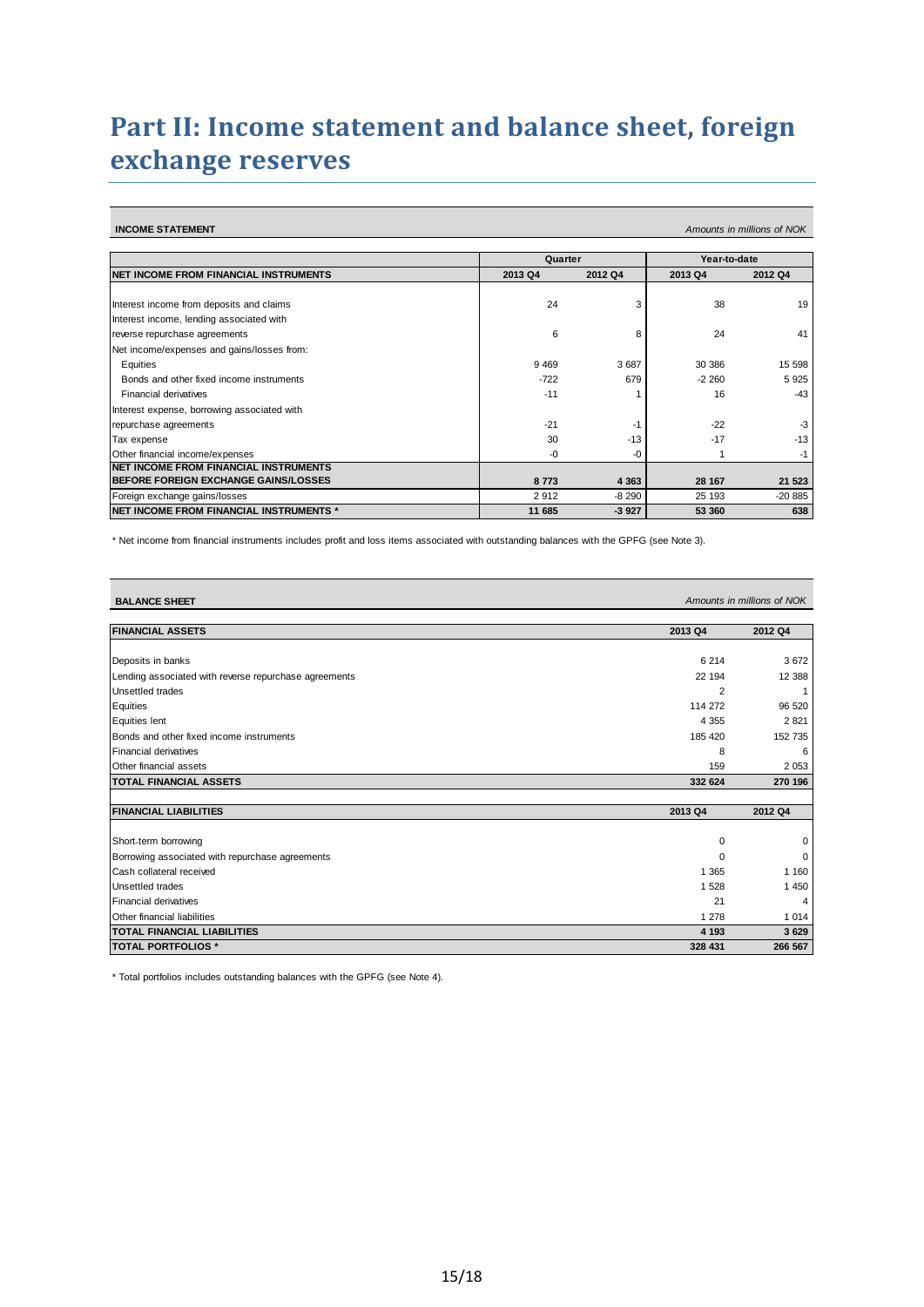**NOTES**

#### **Note 1 Accounting policies**

Financial reporting pertains solely to Norges Bank's foreign exchange reserves including outstanding balances with the Government Pension Fund Global (GPFG) as at 31 December 2013. The financial statements of Norges Banks are prepared in accordance with International Financial Reporting Standards (IFRS) as endorsed by the EU. For a description of accounting policies and methods of computation, see Norges Bank's annual financial statements for 2013. Financial reporting for Norges Bank's foreign exchange reserves does not include a statement of cash flows and a statement of changes in equity, and is thus not fully compliant with IFRS.

#### **Note 2 Significant estimates and critical accounting judgements**

The preparation of the financial statements of Norges Bank, which include the financial reporting for the Bank's foreign exchange reserves in accordance with the accounting policies in Note 1, involves the use of estimates and judgements that may affect assets, liabilities, income and expenses. Estimates and judgements are based on historical experience and expectations about future events that are considered probable at the time the financial statements are present

Estimates are based on best judgement; however, actual results may deviate from estimates. In cases of particularly uncertain estimates, this is described in Note 2 in Norges Bank's annual financial statements for 2013.

**Amounts in millions of NOK** 

| <b>IINCOME STATEMENT</b>                         | Long-term<br>portfolio | Money market<br>portfolio | Petroleum<br>buffer portfolio | <b>Eliminations</b> | <b>Total foreign</b><br>exchange<br>reserves |
|--------------------------------------------------|------------------------|---------------------------|-------------------------------|---------------------|----------------------------------------------|
|                                                  | 2013 Q4                | 2013 Q4                   | 2013 Q4                       | 2013 Q4             | 2013 Q4                                      |
|                                                  |                        |                           |                               |                     |                                              |
| Interest income, deposits in foreign banks       | 23                     |                           |                               | 22                  |                                              |
| Interest income, lending associated with reverse |                        |                           |                               |                     |                                              |
| repurchase agreements                            | 0                      |                           | 5                             |                     |                                              |
| Net income/expenses and gain/losses from:        |                        |                           |                               |                     |                                              |
| Equities                                         | 9 4 6 9                |                           |                               |                     | 9 4 6 9                                      |
| Bonds and other fixed income instruments         | $-724$                 |                           |                               |                     | $-722$                                       |
| <b>Financial derivatives</b>                     | -9                     | -2                        |                               |                     | $-11$                                        |
| Interest expense, borrowing associated with      |                        |                           |                               |                     |                                              |
| repurchase agreements                            | $-21$                  |                           | ი                             | $-21$               |                                              |
| Tax expense                                      | 30                     |                           |                               |                     | 30                                           |
| Other financial income/expenses                  | 0                      |                           | 0                             |                     | -0                                           |
| NET INCOME FROM FINANCIAL INSTRUMENTS            |                        |                           |                               |                     |                                              |
| <b>BEFORE FOREIGN EXCHANGE GAINS/LOSSES</b>      | 8767                   |                           | 5                             |                     | 8773                                         |
| Foreign exchange gains/losses                    | 1 958                  | 556                       | 398                           | 103                 | 2 8 0 9                                      |
| INET INCOME FROM FINANCIAL INSTRUMENTS *         | 10726                  | 556                       | 404                           | 103                 | 11 582                                       |

\* For the long-term portfolio, net income from financial instruments includes profit and loss items associated with outstanding balances with the GPFG. These profit and loss are excluded from the term foreign exchange reserves presented in Norges Bank's annual financial statements (cf. IMF definition).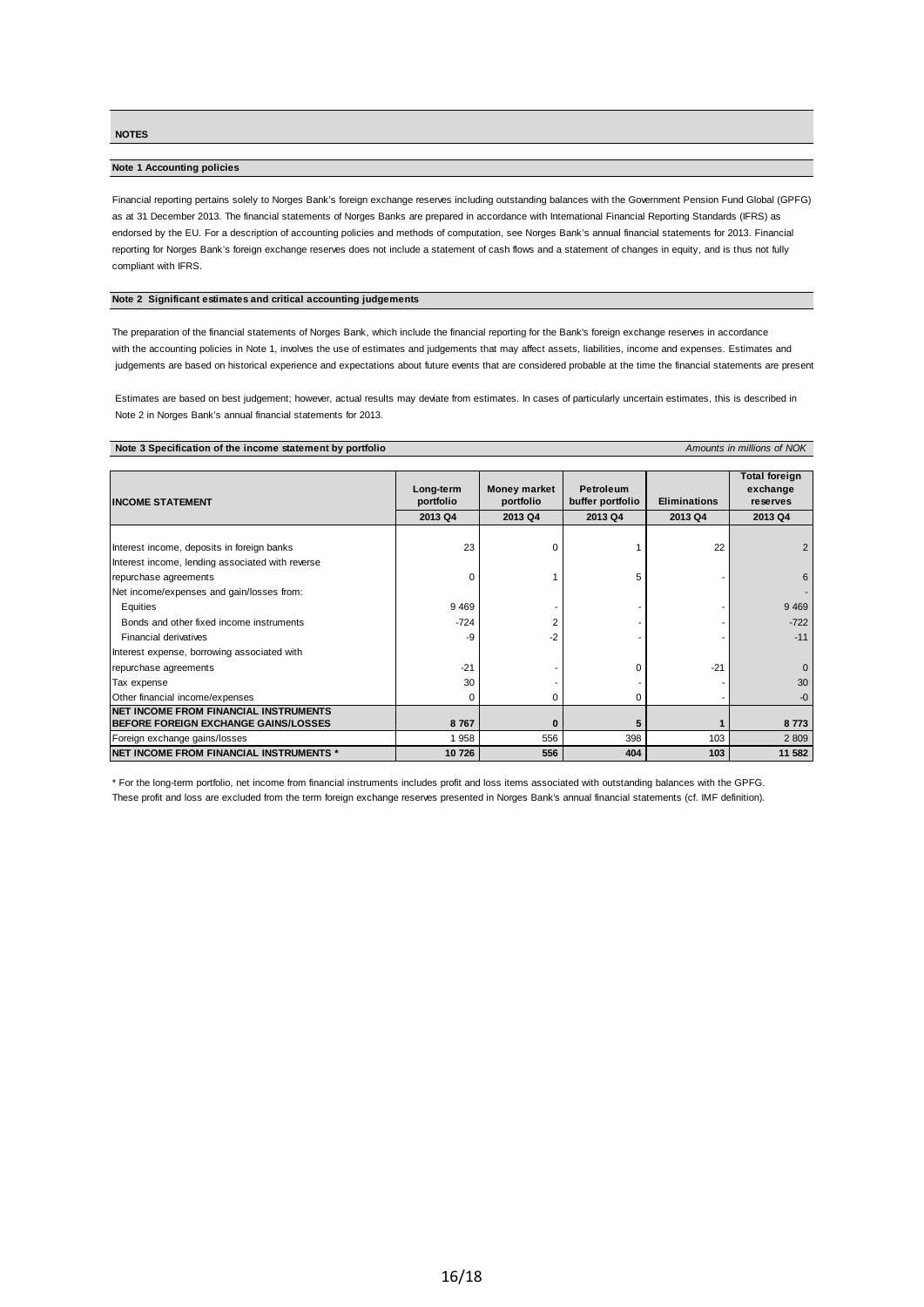**Note 4 Specification of the balance sheet, end of quarter, by portfolio** *Amounts in millions of NOK* 

| <b>BALANCE SHEET</b>                                  | Long-term<br>portfolio | <b>Money market</b><br>portfolio | Petroleum<br>buffer portfolio | <b>Eliminations</b> | <b>Total foreign</b><br>exchange<br>reserves |
|-------------------------------------------------------|------------------------|----------------------------------|-------------------------------|---------------------|----------------------------------------------|
|                                                       | 30 Dec. 2013           | 30 Dec. 2013                     | 30 Dec. 2013                  | 30 Dec. 2013        | 30 Dec. 2013                                 |
| <b>FINANCIAL ASSETS</b>                               |                        |                                  |                               |                     |                                              |
|                                                       |                        |                                  |                               |                     |                                              |
| Deposits in banks                                     | 59                     | 3 2 0 7                          | 2 9 4 8                       |                     | 6 2 1 4                                      |
| Lending associated with reverse repurchase agreements | 1 3 6 5                | 5 6 28                           | 15 201                        |                     | 22 194                                       |
| <b>Unsettled trades</b>                               | $\overline{2}$         |                                  |                               |                     |                                              |
| Equities                                              | 114 272                |                                  |                               |                     | 114 272                                      |
| <b>Equities lent</b>                                  | 4 3 5 5                |                                  |                               |                     | 4 3 5 5                                      |
| Bonds and other fixed income instruments              | 154 467                | 30 953                           | U                             |                     | 185 420                                      |
| Bonds lent                                            |                        |                                  |                               |                     |                                              |
| <b>Financial derivatives</b>                          | 8                      |                                  | 0                             |                     |                                              |
| Other financial assets                                | 159                    |                                  |                               | 108                 | 51                                           |
| <b>TOTAL FINANCIAL ASSETS</b>                         | 274 686                | 39 789                           | 18 149                        | 108                 | 332 515                                      |
| <b>FINANCIAL LIABILITIES</b>                          |                        |                                  |                               |                     |                                              |
|                                                       |                        |                                  |                               |                     |                                              |
| Short-term borrowing                                  | 0                      |                                  | 0                             |                     |                                              |
| Borrowing associated with repurchase agreements       | 0                      |                                  |                               |                     |                                              |
| Cash collateral received                              | 1 3 6 5                |                                  |                               |                     | 1 3 6 5                                      |
| <b>Unsettled trades</b>                               | 0                      | 1 5 2 8                          | 0                             |                     | 1 5 28                                       |
| Short-sale bonds                                      |                        |                                  |                               |                     |                                              |
| <b>Financial derivatives</b>                          | 12                     | $\Omega$                         | 9                             |                     | 21                                           |
| Other liabilities                                     | 0                      | $\Omega$                         | 1 2 7 8                       | 0                   | 1 278                                        |
| <b>TOTAL FINANCIAL LIABILITIES</b>                    | 1 377                  | 1 5 2 8                          | 1 2 8 7                       | O                   | 4 1 9 3                                      |
| <b>SUM PORTEFØLJER *</b>                              | 273 309                | 38 261                           | 16 862                        | 108                 | 328 323                                      |

\* For the long-term portfolio, total portfolios includes outstanding balances with the GPFG.

Outstanding balances are excluded from the term foreign exchange reserves presented in Norges Bank's annual financial statements (cf. IMF definition).

| Reconciliation between market value at the end of the period and net portfolio value for financial reporting purposes |                        | Amounts in millions of NOK                                  |              |                                              |  |
|-----------------------------------------------------------------------------------------------------------------------|------------------------|-------------------------------------------------------------|--------------|----------------------------------------------|--|
|                                                                                                                       | Long-term<br>portfolio | Money market<br>Petroleum<br>portfolion<br>buffer portfolio |              | <b>Total foreign</b><br>exchange<br>reserves |  |
|                                                                                                                       | 30 Dec. 2013           | 30 Dec. 2013                                                | 30 Dec. 2013 | 30 Dec. 2013                                 |  |
| Market value (end of the period)                                                                                      | 273 309                | 38 262                                                      | 18 015       | 329 586                                      |  |
| Total portfolio                                                                                                       | 273 309                | 38 261                                                      | 16 862       | 328 432                                      |  |
| Difference between market value and net portfolio                                                                     |                        |                                                             | 1 1 5 3      | 1 1 5 4                                      |  |
| Foreign exchange purchases, trade dates 30 and 31<br>Sep. 2013, settlement 2 and 3 Jan. 2014                          |                        |                                                             | $-1153$      | $-1153$                                      |  |
|                                                                                                                       |                        |                                                             |              |                                              |  |

#### **Note 5 Equities, bonds and other fixed income financial instruments** *Amounts in millions of NOK*

| <b>Table 5.1 Specification equities</b> | 30 Dec. 2013                                |                      |                                             |  |
|-----------------------------------------|---------------------------------------------|----------------------|---------------------------------------------|--|
|                                         | <b>Fair value</b><br>excluding<br>dividends | Accrued<br>dividends | <b>Fair value</b><br>including<br>dividends |  |
| Equities:                               |                                             |                      |                                             |  |
| <b>Listed equities</b>                  | 118 477                                     | 149                  | 118 626                                     |  |
| <b>OTC</b> equities                     |                                             |                      | $\Omega$                                    |  |
| <b>Total equities</b>                   | 118 477                                     | 149                  | 118 626                                     |  |
| Of which equities lent                  |                                             |                      | 4 3 5 5                                     |  |